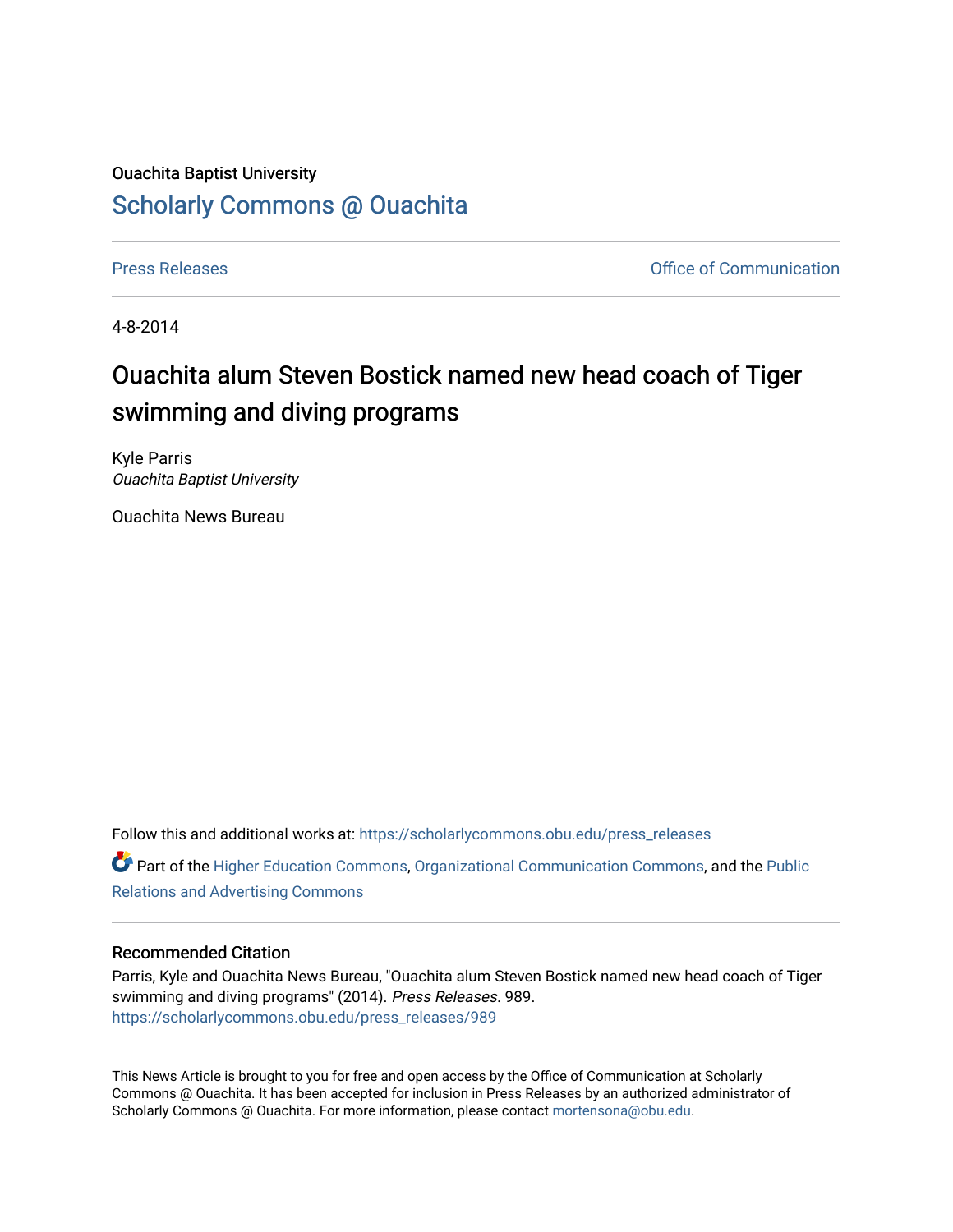

**Ouachita alum Steven Bostick named new head coach of Tiger swimming and diving programs**



*By Kyle Parris, Sports Information Director*

April 08, 2014

For more information, contact OBU's news bureau at [newsbureau@obu.edu](mailto:newsbureau@obu.edu) or (870) 245-5208.

ARKADELPHIA, Ark. -- Steven Bostick has been named the new head coach of Ouachita Baptist University's men's and women's swimming and diving teams, according to Ouachita Athletic Director David Sharp. Coach Bostick, a 2008 OBU graduate and four-year letterman, will begin his duties in his new role effective Monday, April 14.

"I am very excited to have Coach Steven Bostick join the Ouachita athletic staff to lead our men's and women's swimming teams," Coach Sharp said. "His knowledge of the sport is very impressive, and his connections with coaches and prospective student-athletes will enhance our recruiting efforts here at Ouachita.

"Being a graduate of Ouachita and former swimmer, he understands what Ouachita stands for and how the total experience as a student and athlete can affect young men and women," Sharp added.

Ouachita President Rex Horne echoed Coach Sharp's excitement in welcoming the former Tiger swimmer back to campus.